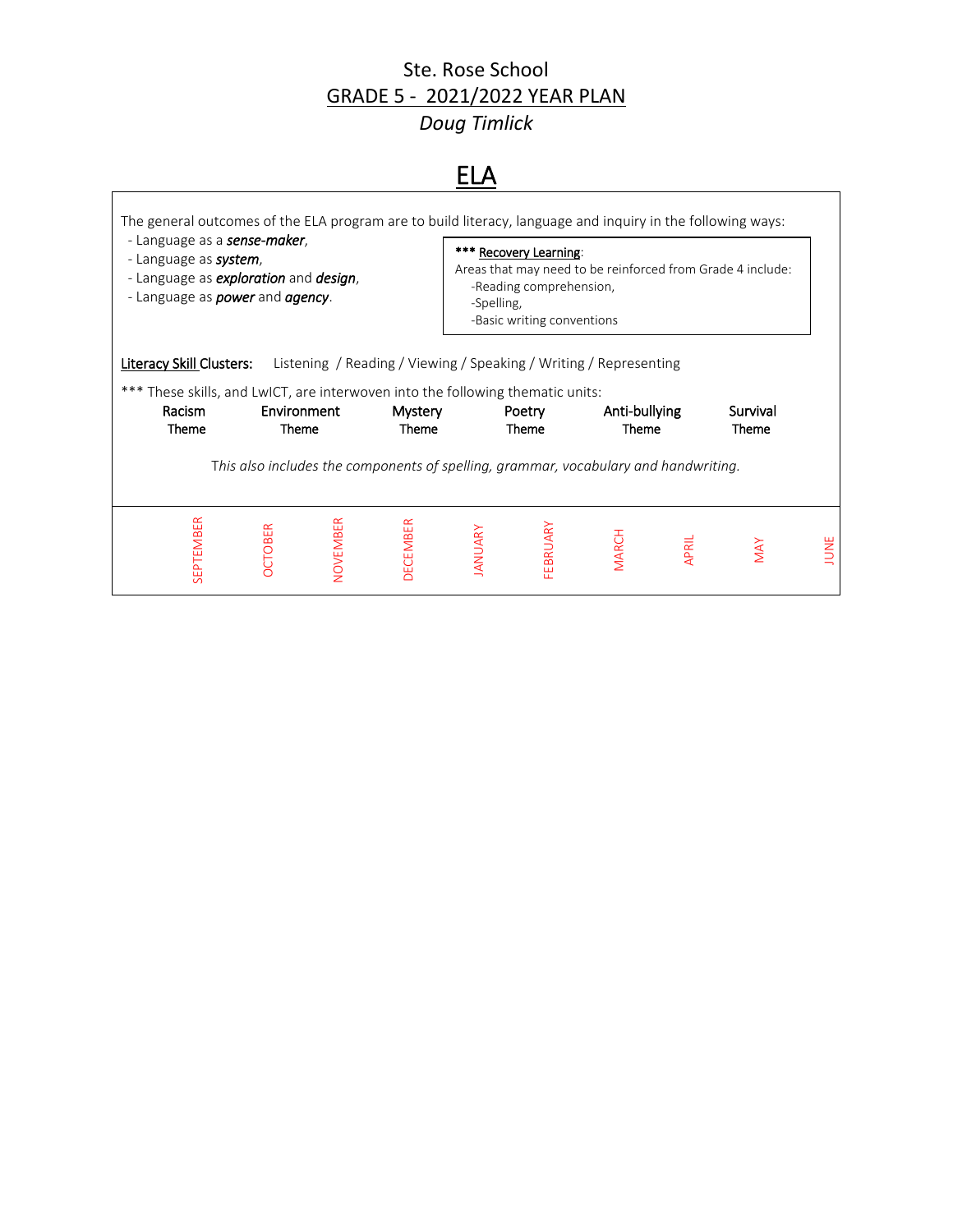### Ste. Rose School GRADE 5 - 2021/2022 YEAR PLAN

## *Doug Timlick*

| In Grade 5 Math, the major strands include:<br>❖<br><b>Number Concepts and Operations</b><br>Whole Numbers<br>$\circ$<br>Fractions<br>$\circ$<br>Decimals<br>$\circ$<br><b>Patterns and Relations</b><br>❖<br>❖<br>Shape and Space<br>Measurement<br>$\circ$<br>3-D Objects and 2-D Shapes<br>$\circ$<br>Transformations<br>$\circ$<br><b>Statistics and Probability</b><br>❖<br>Data Analysis<br>$\circ$<br>Chance and Uncertainty<br>$\circ$<br>Students also learn:<br>how to apply <b>MENTAL MATH STRATEGIES</b><br>$\overline{a}$<br>how to apply PROBLEM SOLVING STRATEGIES (for non-routine problems)<br>$\blacksquare$<br>how to master <b>ARITHMETIC FACTS</b> (memory or quick strategies)<br>$\overline{a}$<br>We follow the Grade 5 MrLC Pacing guide as shown below. All outcomes are spiraled throughout the year.<br>build rectangles with specific perimeter / area,<br>.solve problems with single-variable equations.<br>.understands place value up to thousandths,<br>.can divide 3-digits by 1-digit w remainders,<br>understands concrete + pictorial fractions,<br>can use m, cm, mm for measuring length<br>knows multiplication/division facts to 81.<br>understands 3-D objects vs. 2-D shapes,<br>understands 1st hand vs. 2 <sup>nd</sup> hand data,<br>.understands likelihood of an outcome,<br>can use transformations of 2-D shape,<br>understands place value to 1 000 000,<br>understands volume with m <sup>3</sup> or cm <sup>3</sup> ,<br>reads and builds double-bar graphs,<br>.can find the pattern rule to extend,<br>understands capacity with mL or L,<br>find examples of transformations,<br>estimation arithmetic strategies,<br>can multiply 2-digits by 2-digits,<br>.converts decimals to fractions,<br>compares likelihood of events,<br>compare and orders decimals,<br>Bridging from Grade 4 content,<br>uses mental math strategies,<br>can add/subtract decimals,<br>.identifies quadrilaterals, |  |                  |                |  |          |  |                 | MATH           |  |          |  |              |       |  |     |      |
|--------------------------------------------------------------------------------------------------------------------------------------------------------------------------------------------------------------------------------------------------------------------------------------------------------------------------------------------------------------------------------------------------------------------------------------------------------------------------------------------------------------------------------------------------------------------------------------------------------------------------------------------------------------------------------------------------------------------------------------------------------------------------------------------------------------------------------------------------------------------------------------------------------------------------------------------------------------------------------------------------------------------------------------------------------------------------------------------------------------------------------------------------------------------------------------------------------------------------------------------------------------------------------------------------------------------------------------------------------------------------------------------------------------------------------------------------------------------------------------------------------------------------------------------------------------------------------------------------------------------------------------------------------------------------------------------------------------------------------------------------------------------------------------------------------------------------------------------------------------------------------------------------------------------------------------------------------|--|------------------|----------------|--|----------|--|-----------------|----------------|--|----------|--|--------------|-------|--|-----|------|
|                                                                                                                                                                                                                                                                                                                                                                                                                                                                                                                                                                                                                                                                                                                                                                                                                                                                                                                                                                                                                                                                                                                                                                                                                                                                                                                                                                                                                                                                                                                                                                                                                                                                                                                                                                                                                                                                                                                                                        |  |                  |                |  |          |  |                 |                |  |          |  |              |       |  |     |      |
|                                                                                                                                                                                                                                                                                                                                                                                                                                                                                                                                                                                                                                                                                                                                                                                                                                                                                                                                                                                                                                                                                                                                                                                                                                                                                                                                                                                                                                                                                                                                                                                                                                                                                                                                                                                                                                                                                                                                                        |  |                  |                |  |          |  |                 |                |  |          |  |              |       |  |     |      |
|                                                                                                                                                                                                                                                                                                                                                                                                                                                                                                                                                                                                                                                                                                                                                                                                                                                                                                                                                                                                                                                                                                                                                                                                                                                                                                                                                                                                                                                                                                                                                                                                                                                                                                                                                                                                                                                                                                                                                        |  |                  |                |  |          |  |                 |                |  |          |  |              |       |  |     |      |
|                                                                                                                                                                                                                                                                                                                                                                                                                                                                                                                                                                                                                                                                                                                                                                                                                                                                                                                                                                                                                                                                                                                                                                                                                                                                                                                                                                                                                                                                                                                                                                                                                                                                                                                                                                                                                                                                                                                                                        |  |                  |                |  |          |  |                 |                |  |          |  |              |       |  |     |      |
|                                                                                                                                                                                                                                                                                                                                                                                                                                                                                                                                                                                                                                                                                                                                                                                                                                                                                                                                                                                                                                                                                                                                                                                                                                                                                                                                                                                                                                                                                                                                                                                                                                                                                                                                                                                                                                                                                                                                                        |  |                  |                |  |          |  |                 |                |  |          |  |              |       |  |     |      |
|                                                                                                                                                                                                                                                                                                                                                                                                                                                                                                                                                                                                                                                                                                                                                                                                                                                                                                                                                                                                                                                                                                                                                                                                                                                                                                                                                                                                                                                                                                                                                                                                                                                                                                                                                                                                                                                                                                                                                        |  |                  |                |  |          |  |                 |                |  |          |  |              |       |  |     |      |
|                                                                                                                                                                                                                                                                                                                                                                                                                                                                                                                                                                                                                                                                                                                                                                                                                                                                                                                                                                                                                                                                                                                                                                                                                                                                                                                                                                                                                                                                                                                                                                                                                                                                                                                                                                                                                                                                                                                                                        |  |                  |                |  |          |  |                 |                |  |          |  |              |       |  |     |      |
|                                                                                                                                                                                                                                                                                                                                                                                                                                                                                                                                                                                                                                                                                                                                                                                                                                                                                                                                                                                                                                                                                                                                                                                                                                                                                                                                                                                                                                                                                                                                                                                                                                                                                                                                                                                                                                                                                                                                                        |  |                  |                |  |          |  |                 |                |  |          |  |              |       |  |     |      |
|                                                                                                                                                                                                                                                                                                                                                                                                                                                                                                                                                                                                                                                                                                                                                                                                                                                                                                                                                                                                                                                                                                                                                                                                                                                                                                                                                                                                                                                                                                                                                                                                                                                                                                                                                                                                                                                                                                                                                        |  |                  |                |  |          |  |                 |                |  |          |  |              |       |  |     |      |
|                                                                                                                                                                                                                                                                                                                                                                                                                                                                                                                                                                                                                                                                                                                                                                                                                                                                                                                                                                                                                                                                                                                                                                                                                                                                                                                                                                                                                                                                                                                                                                                                                                                                                                                                                                                                                                                                                                                                                        |  |                  |                |  |          |  |                 |                |  |          |  |              |       |  |     |      |
|                                                                                                                                                                                                                                                                                                                                                                                                                                                                                                                                                                                                                                                                                                                                                                                                                                                                                                                                                                                                                                                                                                                                                                                                                                                                                                                                                                                                                                                                                                                                                                                                                                                                                                                                                                                                                                                                                                                                                        |  |                  |                |  |          |  |                 |                |  |          |  |              |       |  |     |      |
|                                                                                                                                                                                                                                                                                                                                                                                                                                                                                                                                                                                                                                                                                                                                                                                                                                                                                                                                                                                                                                                                                                                                                                                                                                                                                                                                                                                                                                                                                                                                                                                                                                                                                                                                                                                                                                                                                                                                                        |  |                  |                |  |          |  |                 |                |  |          |  |              |       |  |     |      |
|                                                                                                                                                                                                                                                                                                                                                                                                                                                                                                                                                                                                                                                                                                                                                                                                                                                                                                                                                                                                                                                                                                                                                                                                                                                                                                                                                                                                                                                                                                                                                                                                                                                                                                                                                                                                                                                                                                                                                        |  |                  |                |  |          |  |                 |                |  |          |  |              |       |  |     |      |
|                                                                                                                                                                                                                                                                                                                                                                                                                                                                                                                                                                                                                                                                                                                                                                                                                                                                                                                                                                                                                                                                                                                                                                                                                                                                                                                                                                                                                                                                                                                                                                                                                                                                                                                                                                                                                                                                                                                                                        |  |                  |                |  |          |  |                 |                |  |          |  |              |       |  |     |      |
|                                                                                                                                                                                                                                                                                                                                                                                                                                                                                                                                                                                                                                                                                                                                                                                                                                                                                                                                                                                                                                                                                                                                                                                                                                                                                                                                                                                                                                                                                                                                                                                                                                                                                                                                                                                                                                                                                                                                                        |  |                  |                |  |          |  |                 |                |  |          |  |              |       |  |     |      |
|                                                                                                                                                                                                                                                                                                                                                                                                                                                                                                                                                                                                                                                                                                                                                                                                                                                                                                                                                                                                                                                                                                                                                                                                                                                                                                                                                                                                                                                                                                                                                                                                                                                                                                                                                                                                                                                                                                                                                        |  |                  |                |  |          |  |                 |                |  |          |  |              |       |  |     |      |
|                                                                                                                                                                                                                                                                                                                                                                                                                                                                                                                                                                                                                                                                                                                                                                                                                                                                                                                                                                                                                                                                                                                                                                                                                                                                                                                                                                                                                                                                                                                                                                                                                                                                                                                                                                                                                                                                                                                                                        |  |                  |                |  |          |  |                 |                |  |          |  |              |       |  |     |      |
|                                                                                                                                                                                                                                                                                                                                                                                                                                                                                                                                                                                                                                                                                                                                                                                                                                                                                                                                                                                                                                                                                                                                                                                                                                                                                                                                                                                                                                                                                                                                                                                                                                                                                                                                                                                                                                                                                                                                                        |  |                  |                |  |          |  |                 |                |  |          |  |              |       |  |     |      |
|                                                                                                                                                                                                                                                                                                                                                                                                                                                                                                                                                                                                                                                                                                                                                                                                                                                                                                                                                                                                                                                                                                                                                                                                                                                                                                                                                                                                                                                                                                                                                                                                                                                                                                                                                                                                                                                                                                                                                        |  |                  |                |  |          |  |                 |                |  |          |  |              |       |  |     |      |
|                                                                                                                                                                                                                                                                                                                                                                                                                                                                                                                                                                                                                                                                                                                                                                                                                                                                                                                                                                                                                                                                                                                                                                                                                                                                                                                                                                                                                                                                                                                                                                                                                                                                                                                                                                                                                                                                                                                                                        |  |                  |                |  |          |  |                 |                |  |          |  |              |       |  |     |      |
|                                                                                                                                                                                                                                                                                                                                                                                                                                                                                                                                                                                                                                                                                                                                                                                                                                                                                                                                                                                                                                                                                                                                                                                                                                                                                                                                                                                                                                                                                                                                                                                                                                                                                                                                                                                                                                                                                                                                                        |  |                  |                |  |          |  |                 |                |  |          |  |              |       |  |     |      |
|                                                                                                                                                                                                                                                                                                                                                                                                                                                                                                                                                                                                                                                                                                                                                                                                                                                                                                                                                                                                                                                                                                                                                                                                                                                                                                                                                                                                                                                                                                                                                                                                                                                                                                                                                                                                                                                                                                                                                        |  | <b>SEPTEMBER</b> | <b>OCTOBER</b> |  | NOVEMBER |  | <b>DECEMBER</b> | <b>JANUARY</b> |  | FEBRUARY |  | <b>MARCH</b> | APRIL |  | MAY | JUNE |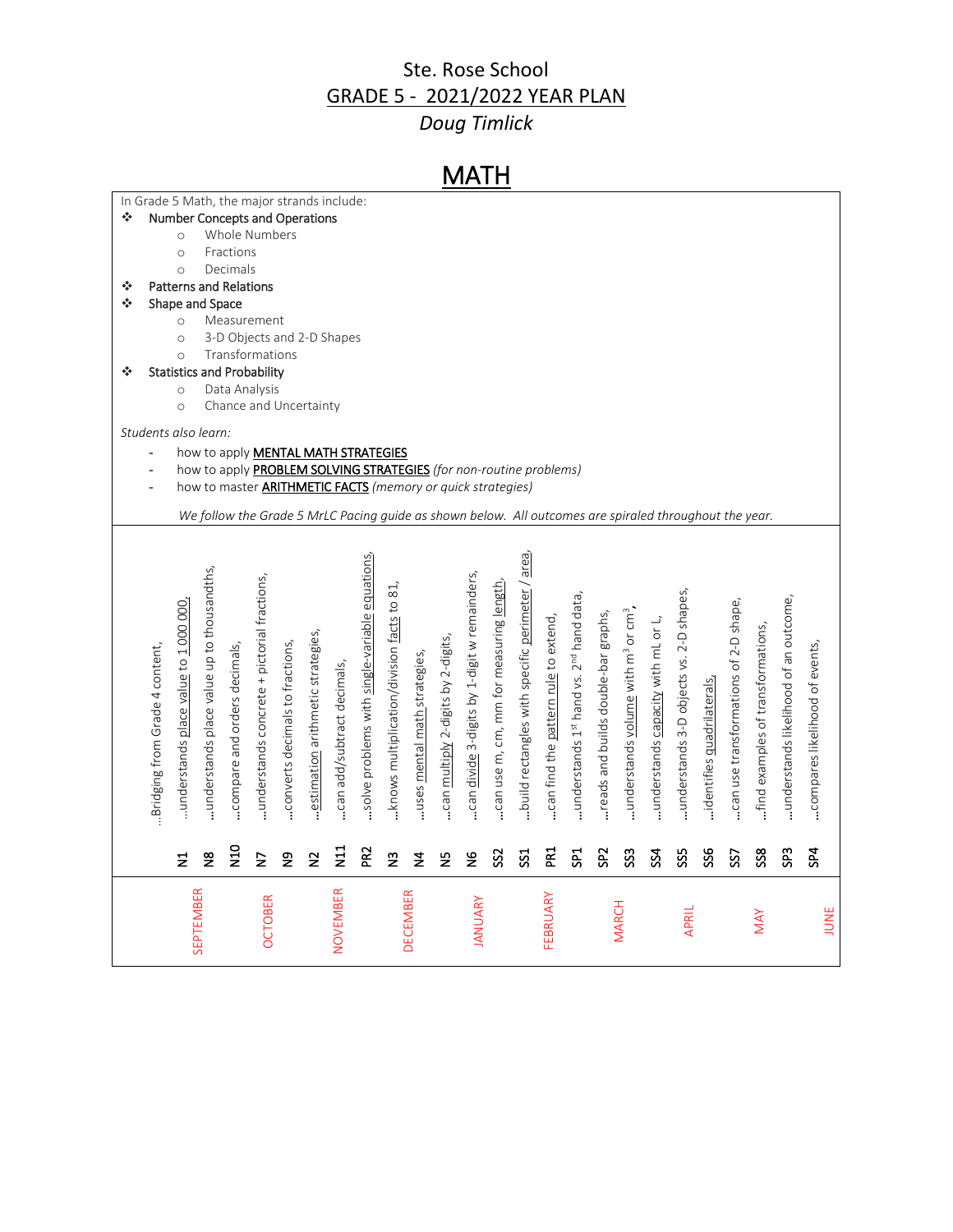#### Ste. Rose School GRADE 5 - 2021/2022 YEAR PLAN *Doug Timlick*

## **SCIENCE**

The general outcomes in this course are to build in students an understanding of scientific concepts and develop a sense of inquiry. Hands-on learning will focus on two major elements: the use of {1} scientific inquiry(experimentation) and the {2} the design process. Listed below are the four units of study:

| Cluster 1:                         |                                   |                                            |                               |
|------------------------------------|-----------------------------------|--------------------------------------------|-------------------------------|
|                                    | Cluster 2:                        | Cluster 3:                                 | Cluster 4:                    |
| Weather                            | <b>Maintaining a Healthy Body</b> | <b>Forces and Simple Machines</b>          | Properties of and Changes in  |
| In this cluster, students learn    | The study of the human            | In this cluster, students                  | <b>Substances</b>             |
| that daily weather conditions      | body at Grade 5 focusses on       | increase their understanding               | In this cluster, students     |
| are not the result of random       | the maintenance of good           | of forces through the study                | deepen their understanding    |
| occurrences, but of global         | health. Students learn about      | of simple machines.                        | of the characteristics and    |
| systems that can be                | the role that nutrients play,     | Emphasis is placed on                      | properties of substances,     |
| predicted on a short-term          | and how to plan balanced          | investigating a variety of                 | and the changes that occur    |
| and a seasonal basis.              | and nutritious meals using        | simple machines and                        | in substances in different    |
| Through observations and           | Canada's Food Guide to            | recognizing their usefulness               | situations. Through their     |
| measurements, students             | Healthy Eating. Students          | for moving and lifting loads.              | explorations, students        |
| investigate the properties of      | gain experience in                | Students explore how simple                | identify the three states of  |
| air and other aspects of daily     | interpreting nutritional          | machines are used in daily                 | matter - solids, liquids, and |
| weather. Students learn to         | information on food labels,       | life, and they identify                    | $gases$ – and describe the    |
| interpret public weather           | and in evaluating images          | advantages and                             | properties of each. Students  |
| reports and investigate the        | presented by the media. A         | disadvantages of using                     | observe examples of           |
| usefulness of various ways of      | study of the major body           | simple machines for a given                | reversible and non-reversible |
| predicting the weather.            | systems and their role in the     | task. Students apply their                 | changes including changes of  |
| Understanding the meaning          | healthy functioning of the        | knowledge of simple                        | state. Students also          |
| of severe weather forecasts        | human body helps students         | machines by designing,                     | investigate how the           |
| and the preparations to            | to appreciate the nature and      | constructing, and evaluating               | characteristics and           |
| ensure personal safety are         | function of each, and the         | a prototype.                               | properties of substances are  |
| emphasized.                        | interrelationships that exist     |                                            | altered during physical and   |
|                                    | between systems. Students         |                                            | chemical changes.             |
|                                    |                                   |                                            |                               |
|                                    | explore how lifestyle choices     |                                            |                               |
|                                    | and environmental factors         |                                            |                               |
|                                    | can affect personal health.       |                                            |                               |
|                                    |                                   |                                            |                               |
|                                    |                                   |                                            |                               |
| <b>SEPTEMBER</b><br><b>OCTOBER</b> | NOVEMBER<br><b>DECEMBER</b>       | FEBRUARY<br><b>IANUARY</b><br><b>MARCH</b> |                               |
|                                    |                                   |                                            | JUNE<br>APRIL<br>MAY          |
|                                    |                                   |                                            |                               |
|                                    |                                   |                                            |                               |